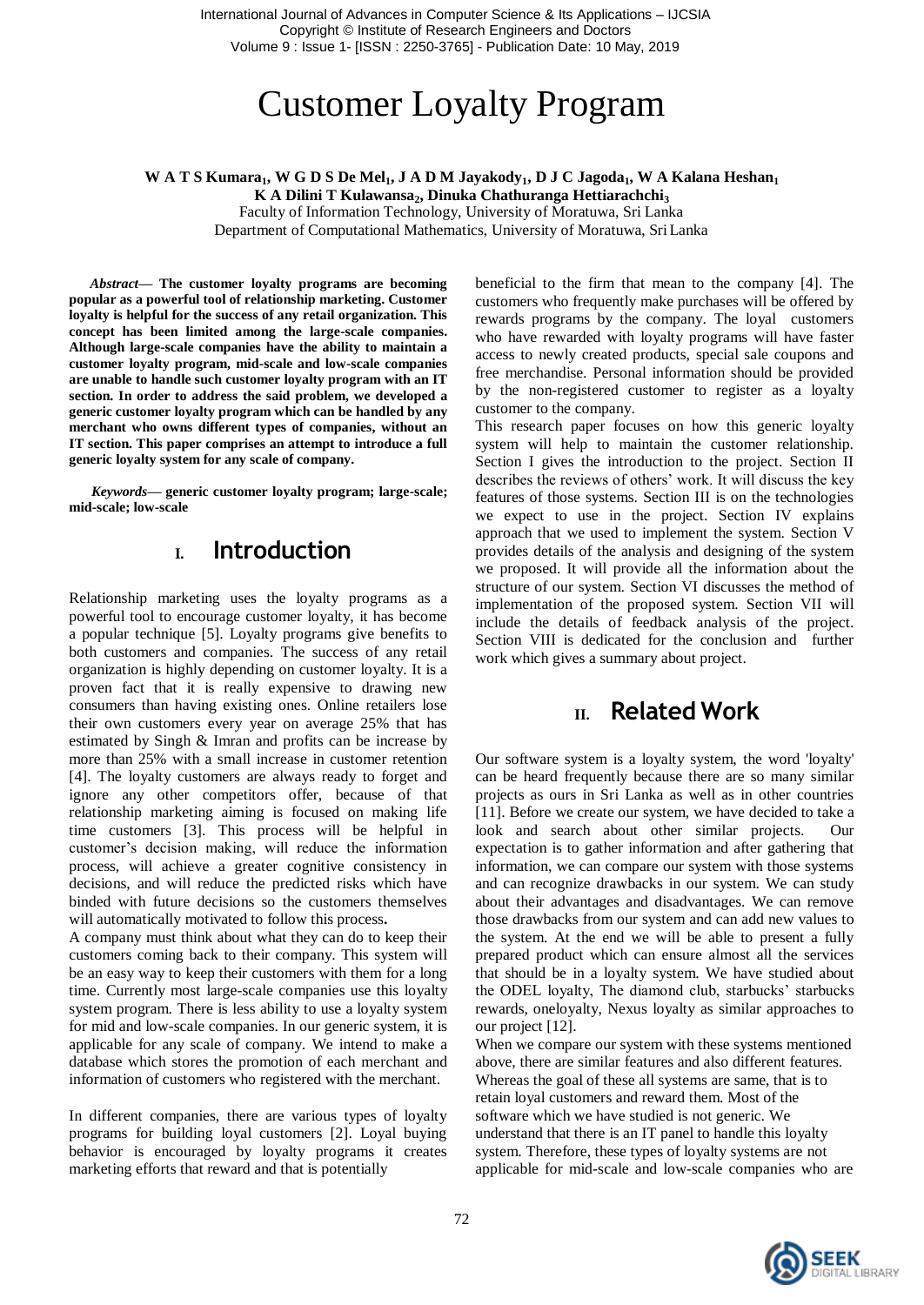not strong with financial side or resources to create a loyalty program. Some software is created only for textile companies, beverage shops etc. Most of the loyalty systems are created in a good standard and more focused on the merchant. But it should not only have focused on the merchant, it should have focused on customer as well. In our system it can be easily handle by the owner, staying by any place because our system creates a mobile application to be updated with the promotions by both the customer and the owner.

Identified weaknesses of the existing systems are listed as follows:

- Loyalty systems are not generic
- Some customers are not satisfying with what they got
- Competition between merchants to give the best loyalty program
- Giving some inferior goods to customers as rewards
- Demotivated customers with the loyalty system
- Customer's expectations about endless rewards

In above we discussed about the weaknesses of those systems. By introducing our product, we hope to give solutions for those existing problems. The system we build is a generic system which can be used by any merchant

The following is a comparison between existing customer loyalty program.

- A- One Loyalty
- B- Starbucks' Starbucks Rewards
- C- ODEL Loyalty
- D- The Diamond Club
- E- NexusLoyalty

Characteristics

- 1- Online shopping cart
- 2- View promotions through a mobile app
- 3- Register merchant through a web application
- 4- Setting promotions
- 5- Loyalty customer registration
- 6- Feedback on most attractive reward program
- 7- Add and redeem points
- 8- Merchant information database
- 9- Multiplatform integration
- 10- Product data analysis
- 11- Fully Generic

TABLE 1. COMPARISON TABLE FOR SIMILAR SYSTEMS

| <b>Similar</b><br>Approaches<br><b>Characteristics</b> | $\pmb{A}$    | $\pmb{B}$    | $\pmb{C}$      | $\boldsymbol{D}$ | $\boldsymbol{E}$ |
|--------------------------------------------------------|--------------|--------------|----------------|------------------|------------------|
| 1                                                      | $\checkmark$ | $\checkmark$ | $\checkmark$   | $\checkmark$     | $\checkmark$     |
| $\boldsymbol{2}$                                       | ✓            | $\mathbf{x}$ | $\mathbf{x}$   | $\mathbf{x}$     | ✓                |
| $\boldsymbol{\mathfrak{z}}$                            | $\checkmark$ | ×            | ×              | $\mathbf{x}$     | $\star$          |
| $\overline{\boldsymbol{4}}$                            | $\checkmark$ | $\checkmark$ | $\checkmark$   | $\checkmark$     | $\checkmark$     |
| $\sqrt{s}$                                             | ✓            | $\checkmark$ | $\checkmark$   | $\checkmark$     | $\checkmark$     |
| 6                                                      | $\star$      | $\checkmark$ | $\star$        | $\mathbf{x}$     | $\star$          |
| $\overline{7}$                                         | $\checkmark$ | $\checkmark$ | $\checkmark$   | $\checkmark$     | $\checkmark$     |
| 8                                                      | $\checkmark$ | $\checkmark$ | $\checkmark$   | $\checkmark$     | $\checkmark$     |
| 9                                                      | $\checkmark$ | $\mathbf{x}$ | $\mathbf{x}$   | $\star$          | $\star$          |
| 10                                                     | $\mathbf{x}$ | $\mathbf{x}$ | $\mathbf{x}$   | $\pmb{\times}$   | $\star$          |
| 11                                                     | $\star$      | ×            | $\pmb{\times}$ | $\mathbf{x}$     | ×                |

### **III. Technologies Adopted**

The purpose of our software project is to create a generic loyalty program which can be used by all the types of merchants in the business world. In our project there is a one main database which store information about the promotions of each merchant and the personal information about the customers who registered to merchant. We used MySQL to create the database. In this database we stored the customer's name, address, NIC number and phone number, Date of birth and Email. When a customer registers as a loyal customer they have the ability to download mobile application. By this mobile application customers can check day to day promotions decided by the promotion panel of the company. To create the mobile applications, Android technology has been used. There are web based interfaces in our system given to super admin, promotion panel of the company, POS and new merchant, loyalty customer. The web interfaces in our system developed by using Vue.js, HTML and Bootstrap technology. The application programming interface (API) created by Java and we used spring boot framework for that.

### **IV. Modular approach to customer loyalty program**

In our proposed System there are number of procedures to follow that each procedure has a combination of operations to be done. Our Proposed system is a generic program which can be used by any kind of merchant. So we have designed the system by dividing those operations or tasks into

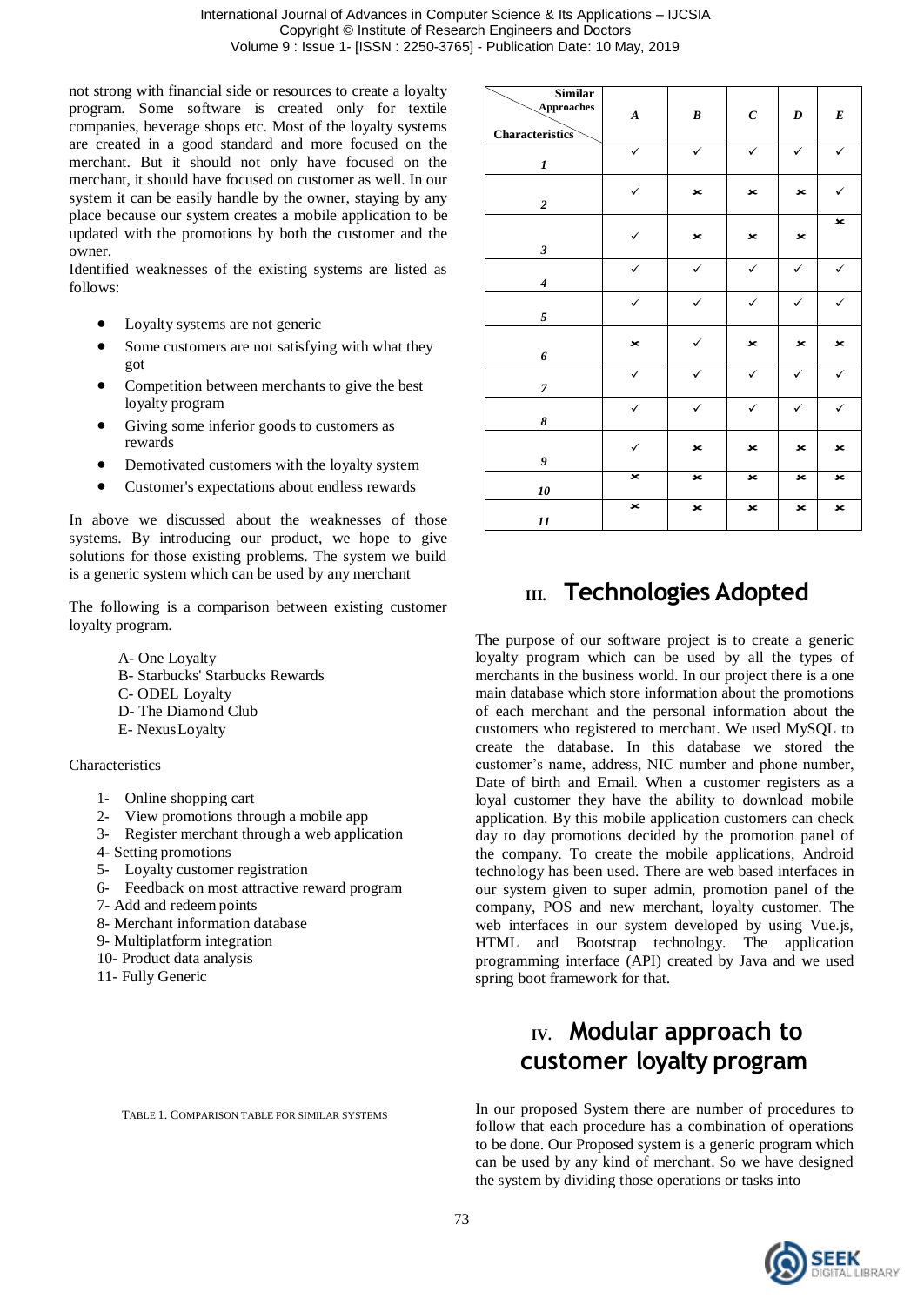modules. The combination of those modules will present the whole proposed system. Our system has five main modules. These modules are further divided into sub modules depending on the tasks that have to perform by each module.

Our proposed system consists of 5 modules, namely, Loyalty Admin Module, Promotional Panel Module, Registration Module, Customer and Merchant Management Module and Review Module. Loyalty admin module registers a merchant and Promotional Panel module adding promotions, qualifying customers for that promotion and redeeming them for rewards. The Registration Module registers the customer and there are 2 types: either Point of Sale Registration or Online Registration. Customer and Merchant Management Module connect the customer and the merchant, and the Review Module facilitates the customer, Point of Sale (POS) and the merchant to check available promotions and to check the customer points

### **V. AnalysisandDesign**

Most of the IT related problems are now solved using diagrams because the diagrams can simplify the problem. We can use diagrams in order to solve IT related problems. UML diagrams plays a major role in drawing diagrams. We can clearly and logically demonstrate how our system works using diagrams. We can clearly identify the segments of our software system using these diagrams [7]. Use case diagram illustrates functionality provided by the system and functional requirements of a system by including actors and relationships among use cases. Class diagram shows different entities, static structure and implementation of classes [8]. Sequence diagram shows the detailed flow of use cases in detailed [6]. Activity diagram can interpret a procedural flow of control between two or more classes while doing an activity. Context diagram clarifies boundary between system and its environment how it interacts with entities [9].ER diagram illustrates relationships of entity sets stored in database, cardinality of them and how data is related to each other. The actual functionality of the system is delivered in the analysis. Our project is a loyalty program, so we are directly focusing upon the customer requirements.

**Registration -** In our system registration is happening in two ways. Merchants who are willing to use our loyalty program should registered first with our system. Then the loyalty customers should register through each merchant by downloading the mobile app. Registration can be done by online also.

**Mobile app** - There are two mobile apps. One for the merchant and the other one for the customer. These mobile applications will be updated by promotions. Merchant and the customer can check promotions, offers by this.

**Super Admin** - Super admin have the ability to add a new merchant.

**Promotional Panel**- Promotional panel is group which include high level managers who can decide about promotions and offers. They should evaluate customer buying behavior and make decision reports.

**Database** - Database include every information about the customers (personal information), merchants, promotions and decision reports.



Figure 1. Top level architecture of the proposed system

## **VI. Implementation Of Our Proposed System**

First of all, we gathered requirements to start our project by visiting our company. Then we frequently visited to the shops which use this loyalty programs. Then we identified the major features of a loyalty program. Then we designed our system as per the requirements [10]. Initially we designed the ER diagram. Then we designed use case diagram, Activity diagram, sequence diagram, class diagram. We used the knowledge of object oriented analysis and design, software engineering methods to create this diagram. We used waterfall method as the software development process because the requirements are fixed by the clients.

We have implemented two web interfaces separately for the merchant and the customer using Vue.js technology. Any merchant can register to the Eternal loyalty program by sending an email to the super admin through merchant web interface. A customer who wish to register to the loyalty system can enter to the system through web interface and enter the details and submit it. There is a verification system when a customer is registering to the system. Registered customer can view available points and promotions through the customer web interface. A registered customer can easily sign up to the system using the phone number and the password. When a customer enters the details, there is a verification system to identify the customer.

There are customer types in the system and the view promotion facility vary according to that customer type. After selecting the customer type by the system, the customer can easily check the available promotions. The registered customer can check the available points any time by login to the system. There are two android applications for the merchant and the customer. Merchant can view promotions by the application and imply ideas to the promotion panel. There is facility to register through the android application for any customer by a verification system after downloading the application. Any registered customer can download this application and view available

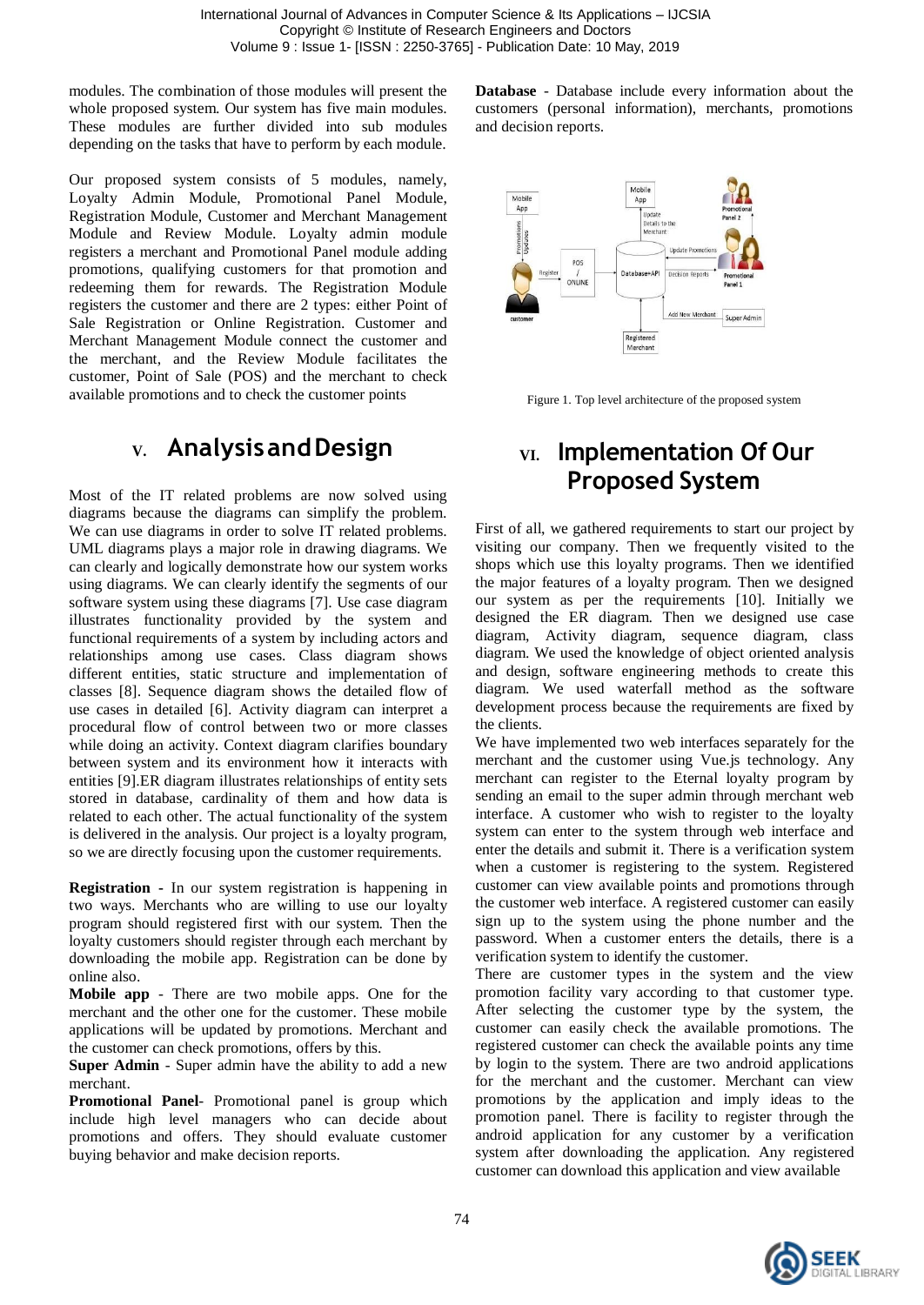International Journal of Advances in Computer Science & Its Applications – IJCSIA Copyright © Institute of Research Engineers and Doctors Volume 9 : Issue 1- [ISSN : 2250-3765] - Publication Date: 10 May, 2019

promotions, points to the loyalty system after verifying the phone number and the password.

### **VII. Evaluation**

Our system is mainly privileged by customers and merchants. The performance of the system was tested using 35 users, in five different evaluation aspects and responses were taken as a five-stage rating. Customer's questionnaire has been evaluated the customer comments on five different aspects such as easiness of the registration process through online, usefulness of the mobile application and website to find promotions and details of the points, easy access of the mobile application and also the responding speed of the mobile application.



Figure 2. Summary of feedbacks

The statistics revealed that the system has its maximum rating for easiness to register to the system through online which is 4.31 Almost all the factors we checked about the system had got ratings above 4.00 except one factor that is usefulness of the mobile application to find promotions and details of the points. It is important to mention here that the website can be used by users who do not have any android phones.

It can be seen from Figure 8 that the average rating for the first evaluation aspect: Easy to register to the system through online is about 4.31, which lies between 4 and 5, where "4" stands for "Good" and "5" stands for "Very Good". Likewise, the average rating for the second evaluation aspect: Usefulness of the mobile application to find promotions and details is about 4.08 and it is also lies between 4and 5. Third evaluation aspect is the usefulness of the website to find promotions and details about points, which is about 3.71 average rate, lies between 3 and 4. That aspect has the lowest average rating among other ratings. Easiness of accessing the mobile application is about 4.25 average rate, fifth evaluation aspect: Responding speed of the mobile application is about 4 average rating where "4" stands for "Good". Here by using above graph we can understand the aspects where we should pay our attention to improve our system's functionality. We can have a better idea about the user requirements which we should pay more attention. The team carried out a successful survey to figure out people's tendency towards the proposed customer

loyalty program. The survey's accuracy has been rated as 4.07 which is an excellent value.

|                                           |                                                                                             | Rating          |                |                |                |                | <b>Total</b><br><b>Score</b> | No. of<br>responses | <b>Rating</b> |  |
|-------------------------------------------|---------------------------------------------------------------------------------------------|-----------------|----------------|----------------|----------------|----------------|------------------------------|---------------------|---------------|--|
| No.                                       | <b>Evaluation Aspect</b>                                                                    | Very Good       | $_{\rm Good}$  | Satisfactory   | $_{\rm{Poor}}$ | Very Poor      |                              |                     |               |  |
|                                           |                                                                                             | $\overline{s}$  | $\overline{4}$ | $\overline{3}$ | $\overline{2}$ | $\overline{I}$ |                              |                     |               |  |
| $\mathbf{L}$                              | Easy to register to the system<br>through online                                            | 16              | 14             | 5              | $\mathbf{0}$   | $\mathbf{0}$   | 151                          | 35                  | 4 3 1         |  |
| 2.                                        | <b>Usefulness of the mobile</b><br>application to find promotions<br>&details of the points | 11              | 16             | 8              | $\mathbf{0}$   | $\Omega$       | 143                          | 35                  | 4 0 9         |  |
| 3.                                        | <b>Usefulness of the website to</b><br>find promotions & details of<br>the points           | 6               | 14             | 14             | $\mathbf{1}$   | $\Omega$       | 130                          | 35                  | 3.71          |  |
| 4.                                        | Easy access of the mobile<br>application                                                    | 14              | 16             | 5              | $\Omega$       | $\Omega$       | 149                          | 35                  | 4.26          |  |
| 5.                                        | <b>Responding speed of the</b><br>mobile application                                        | 10 <sup>1</sup> | 17             | 6              | $\mathcal{D}$  | $\Omega$       | 140                          | 35                  | 4             |  |
|                                           |                                                                                             | 57              | 77             | 38             | 3              | $\mathbf{0}$   | 713                          | 175                 | 4.07          |  |
| Overall Rating of the Whole System = 4.07 |                                                                                             |                 |                |                |                |                |                              |                     |               |  |

### *A. Limitations*

There are certain limitations in our proposed system. In our system we give promotions only considering about the loyalty, without considering their time of being a loyalty customer. Another limitation we have is, our mobile app is only for android users. Promotions are limited, and we can add any promotion according to the merchant's need. Also, our system does not have any interaction between two merchants and therefore it is not possible to merge their loyalty programs. Customer should connect online with the system to get notifications about the promotions.

### *B. Further Work*

Our proposed customer loyalty program can be further improved by adding promotions based on brands of the goods and iOS users will be able to use customer mobile app. By analyzing user feedbacks, we realized that suggestions which were given by users can be further improved such as develop a SMS notification system about new promotions which can easily send to loyalty customers.

### **VIII. Conclusion**

We have built a full generic system which can be used real time. A customer loyalty program can help the business retain customers and provide valuable insight into the motivations and habits of customers [1]. By providing